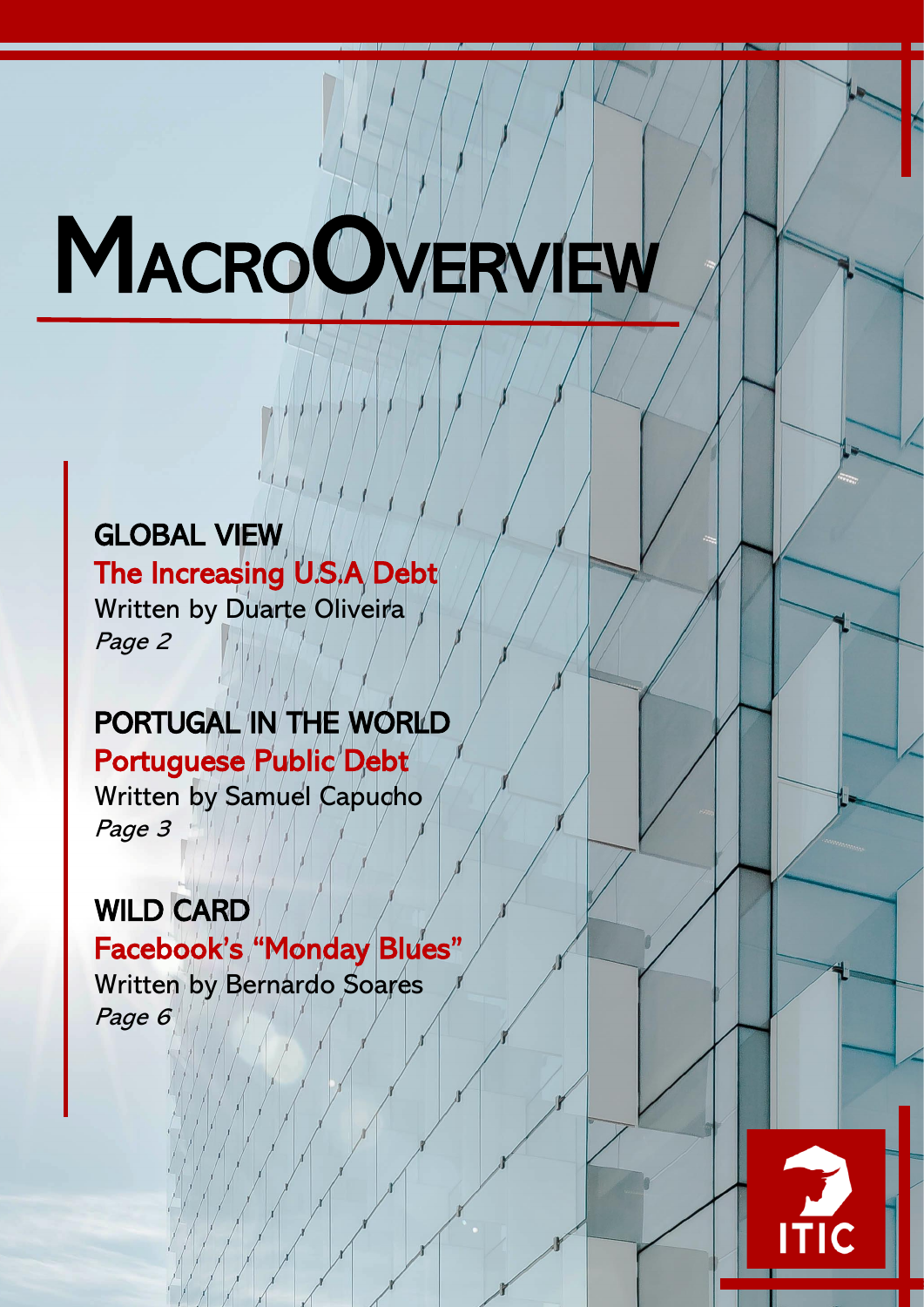# **The MacroOverview Team**

*October Edition*



*Samuel Capucho Fernando Rangel Project Manager & Analyst Project Supervisor*





*Analyst Analyst Bernardo Soares*



*Duarte Oliveira*

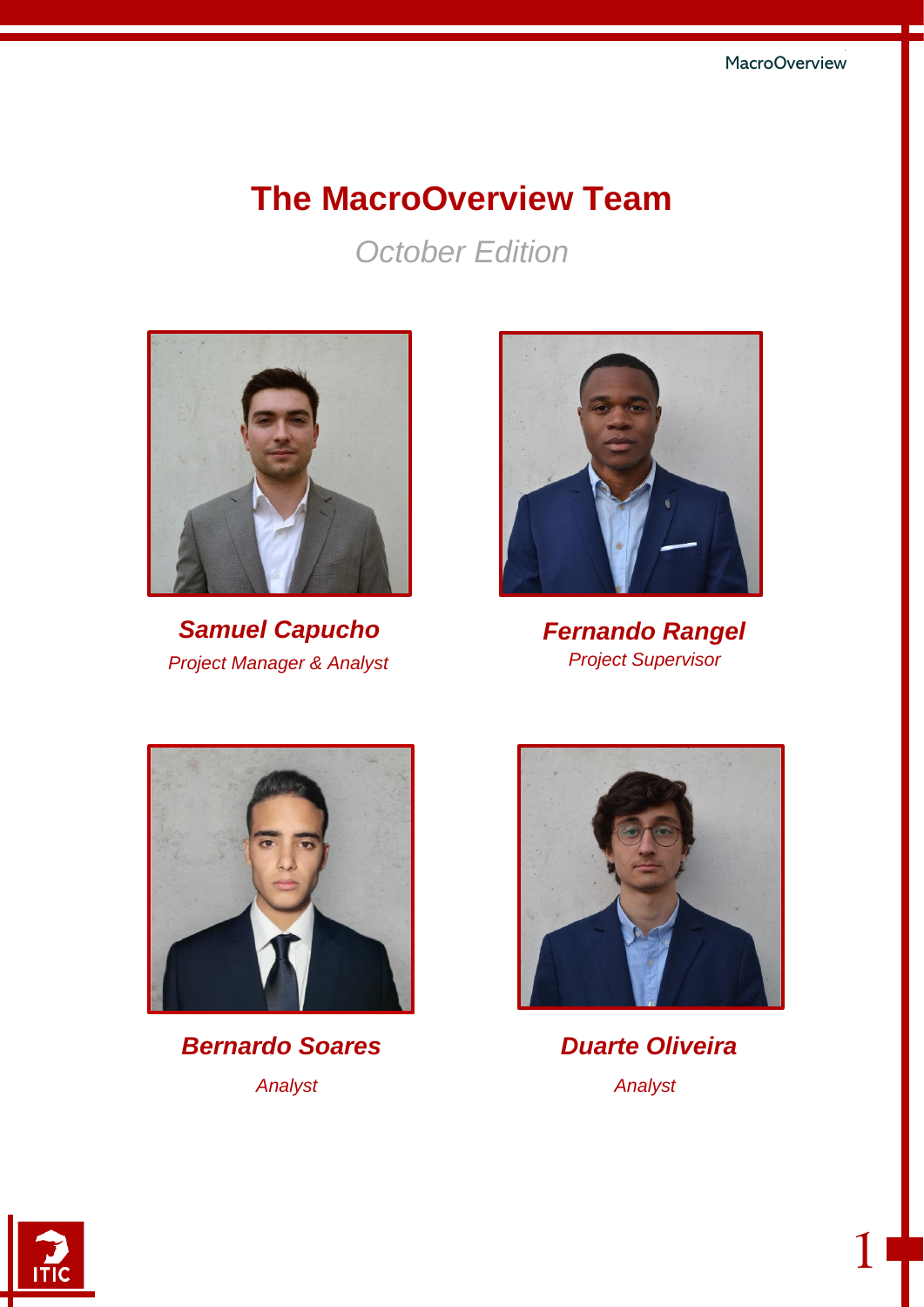## GLOBAL VIEW

By the end of September, the US will have to make crucial decisions that would steer the country either to problems or stability.

Nancy Pelosi, House Speaker, wants the Democrats to approve two huge packages: the first is a \$1 trillion bipartisan infrastructure bill and the second is a \$3.5 trillion spending bill that would inject an unprecedented amount of federal dollars into the social safety net, climate change mitigation and education.

On top of that, US debt keeps growing and no measures are being taken to reduce it. Republicans and Democrats keep making a fuss over who should take up the responsibility of raising the country's borrowing cap. Democrats insist that it should be done on a bipartisan basis, defending that since both parties have incurred lots of debt throughout the years. Republicans, on the other side, who voted for debt limit suspensions whilst Donald Trump was still President, now say there is no need for them to help because since Democrats want to approve 2 packages worth \$4.5 trillion, they should just increase the debt ceiling.

#### **What is the debt limit?**

The debt limit mainly exists because the US is spending more than it can bring in, through taxes and others, therefore it must borrow large amounts of money to pay the country's bills. It is a limit on the amount of debt the country can incur to pay its obligations.

However, there might be no reasons for concern, since this event has become a recurring one. In reality, the United States had already hit its debt limit at the end of July, which was previously dated by a two-year extension that Congress agreed on in 2019.

According to the Bipartisan Policy Center, the Treasury will run out of cash sometime between October 15th and November 4th. However, this date is hard to predict taking into consideration all the stimulus cash that the government distributed during the pandemic.

#### **How much debt?**

To have an idea of the number, the U.S. national debt stands at \$28.45 trillion, according to Peterson Foundation's live tracker. By October 18th, the US reached its debt limit once again, which

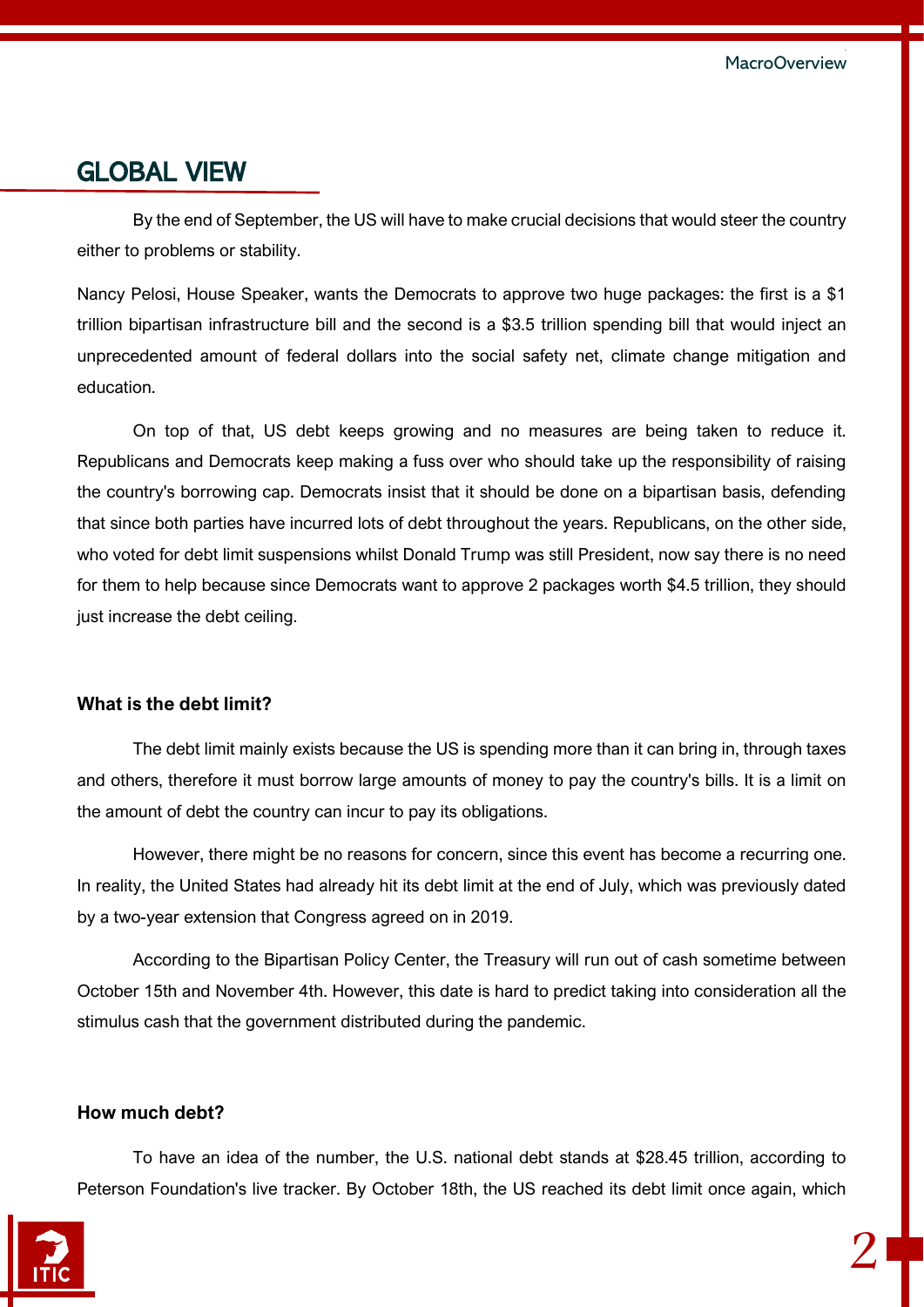forced U.S President, Joe Biden, to temporarily increase the government's borrowing limit to \$28.9 trillion, assuring the deadline of debt default until December.

For many years, raising the debt ceiling was a common measure. For example, in the 1990s, the debt limit would be increased every time a new budget resolution was passed. But with new geopolitical factors, the political landscape changed completely. Yet despite that, the debt kept increasing, and just like that the US fell into its own trap.

During the presidency of Barack Obama, the same problem had to be faced. The U.S Treasury Officials suggested very creative and different approaches, such as the trillion-dollar coin, which later Mr. Obama described as "wacky".

#### **What's the future?**

The debt keeps increasing and shows no signs of slowing down. It often seems that the risk of debt defaulting outweighs U.S fiscal responsibility, which is then encouraged by the debt limit.

Many members of the Democrat Party support legislation to abolish the debt limit. The latter measure would only meet the Democrat's interests of approving the \$4.5 trillion stimulus package they seek. On the other side, the Republicans can't fathom out the approval of such legislation considering the Debt problem the US has, however, the Democrats remain adamant regarding their objectives and so, only the future reconciliation between the two parties will allow us to see the future the US awaits.

**Sources:** *The New York Times, PGPF, Statista*

## PORTUGAL IN THE WORLD

#### **The ECB basement is full of Portuguese public debt**

Portugal, without the European Central Bank, would be in a hard situation. Although this is something hypothetical, if we want to understand it that way, it is something completely realistic. Essentially this is said for three reasons: Portuguese public debt is astronomical; add to this the low competitiveness and productivity of the Portuguese economy; meanwhile, there is no significant economic growth.

This guardian angel (whom we should call the ECB) is the one who has kept the Portuguese economy protected. If we take into account the past year, this behavior has been even more visible. Let us focus then on the Portuguese public debt. If we look at the numbers from 2014 (the end of the

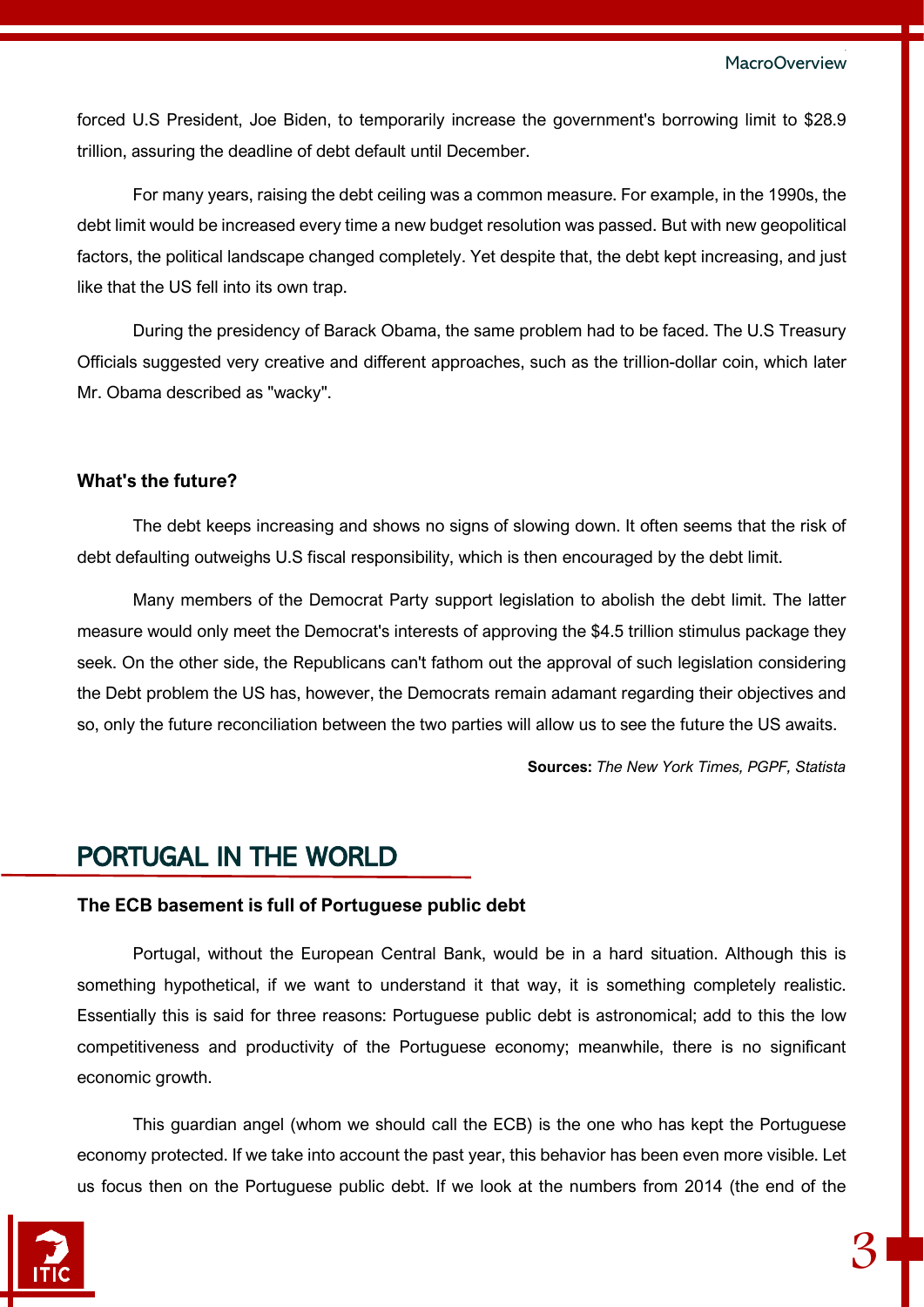4

adjustment program) until 2021, the gross public debt went from 224 billion euros to 273 billion euros. In six years, we are talking about an increase of almost 50 billion euros.

According to Público, in the pandemic, more than twice the debt issued by Portugal was bought by the ECB. Faced with this statement, two questions occur: is it the mission of this institution to buy up states' debt? And when this expansionist behavior ends, will Portugal be prepared to face the problem?

Regarding the first question, the answer is simple. It is written in the European treaties that central banks cannot buy states' public debt because this is called monetary financing of the budget deficit. This deficit has to be financed by the market and not necessarily by the central banks. The reason is that central banks are the ones who have the power to create unlimited money. Therefore, to be issuing money to finance expenditure and, if we add to this little growth of GDP, it can only result in inflation.

Now, the answer to the second question follows from the existence of inflationary pressures. The (rather generous) monetary policy of the ECB has determined that, despite these significant increases in debt, in gross terms, interest rates remain low. And Portugal has indeed benefited from very low-interest rates to finance itself. However, inflationary pressures are currently very much present in the United States and Europe. The Fed has already said that inflation is transitory, however, it has also announced that it will soon reduce its quantitative easing program. And the ECB? What will it do to stop this rise in inflation? One possibility would be to raise interest rates, but this would imply more problems for the most indebted European countries, where Portugal is included. So, it seems that the day the ECB changes its monetary policy, namely to respond to inflationary pressures, Portugal will once again be in a very delicate situation vis-à-vis the international markets. On the other hand, ECB could just accept inflation above average (2%) — which is the most likely scenario.



*Figure 1 – ECB Balance Sheet (Bloomberg Terminal)*

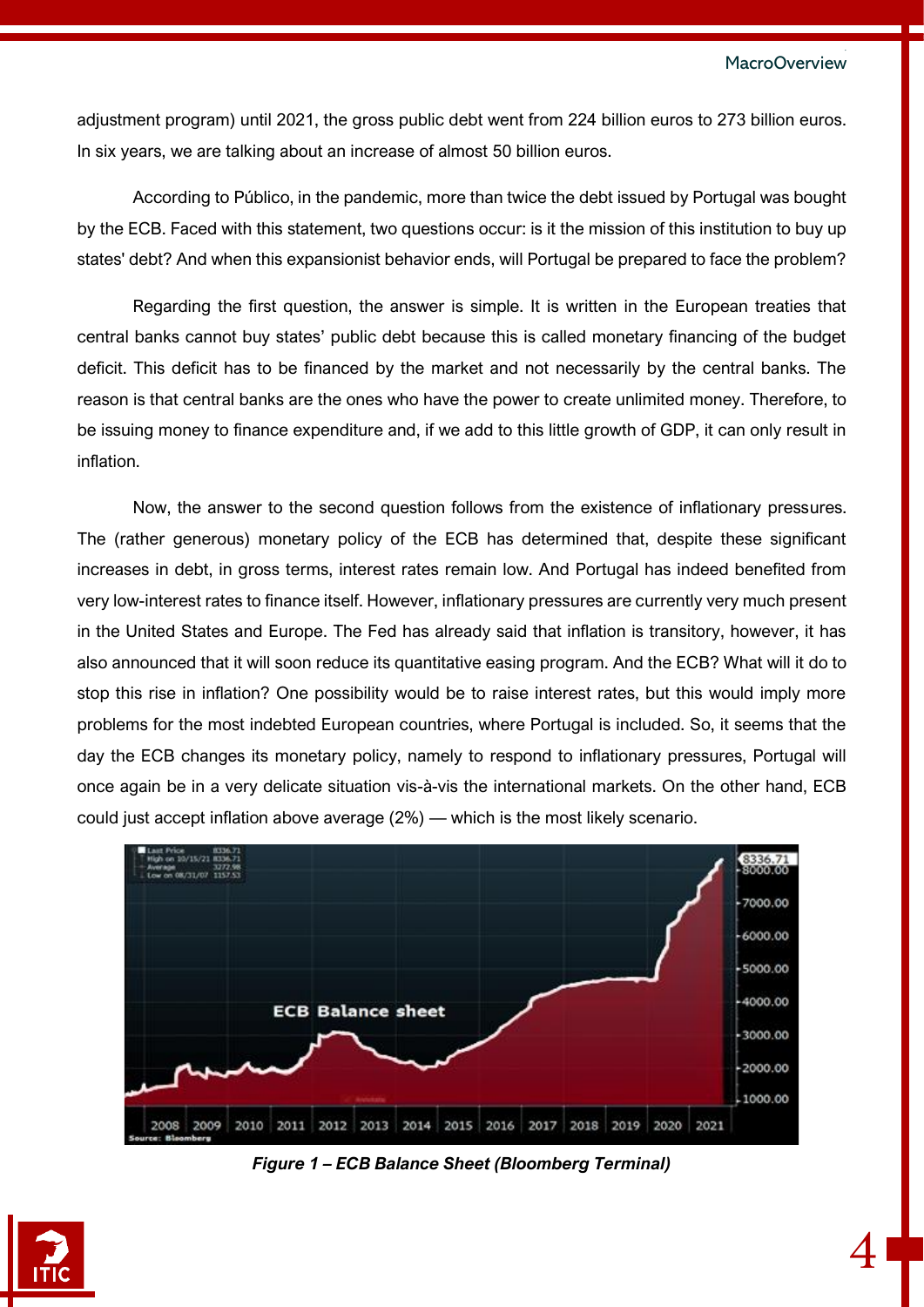#### **Are we in a bubble?**

So, the most ambitious ECB asset purchase program ever led to the ECB's basement being filled with Portuguese public debt. According to calculations made by Público: "based on information made available by the ECB and the Portuguese Treasury, the Bank of Portugal and the ECB already hold 46.1% of the total OT and BT issued by Portugal". This overwhelming response was decisive in keeping interest rates at historic lows.





Will this behavior last forever? Is it a bubble? Because even if the ECB doesn't change the monetary policy, we must be very clear that this, on the other hand, also constitutes a risk, which is exactly what we are seeing today: high public debt. An indebtedness that does not bring economic growth, nor wealth to the population. However, if the policy does not change substantially, why should Portugal change the way it is financing itself?

**Sources:** *Holger Zschaepitz, SIC Notícias, World Government Bonds*

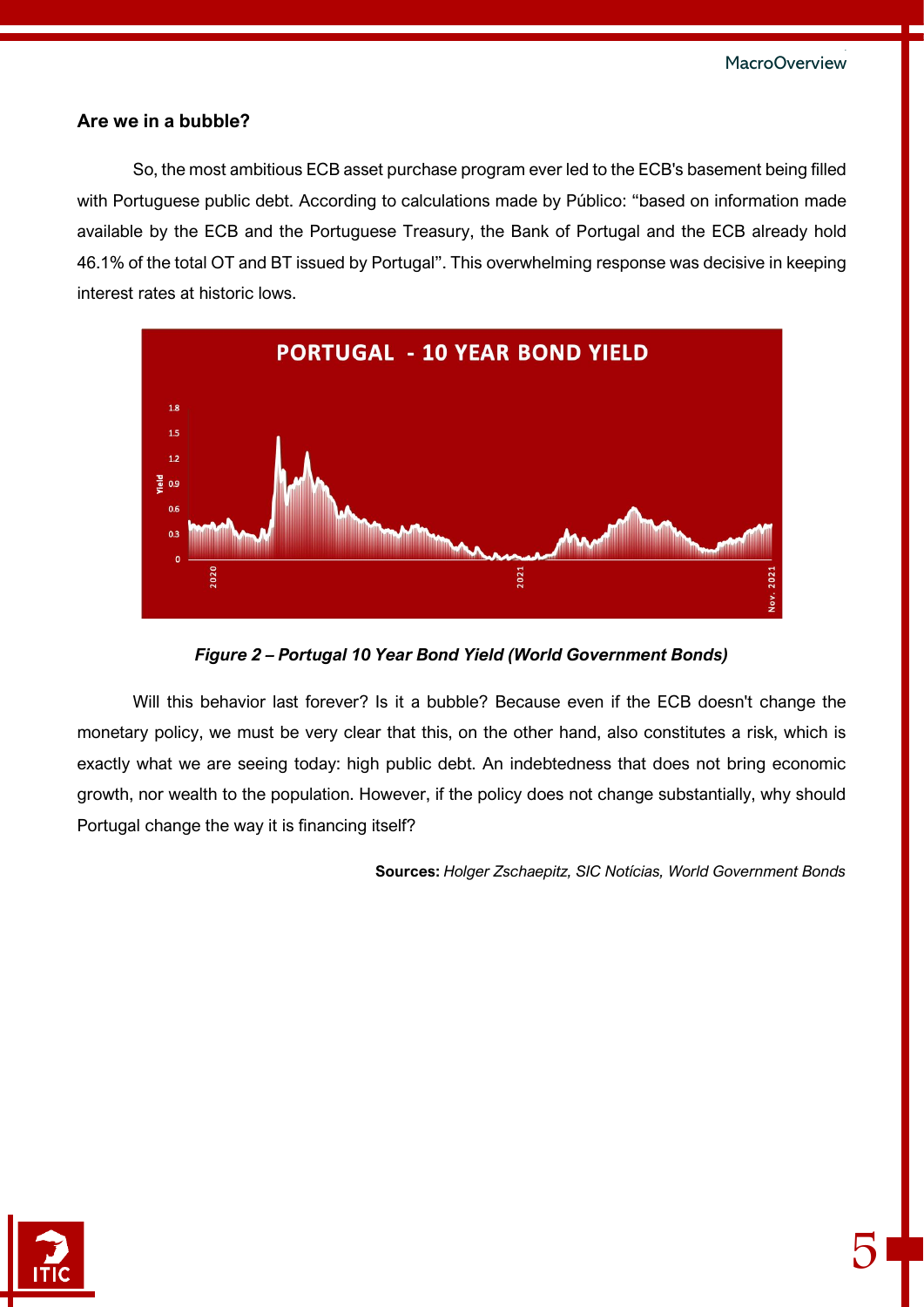## WILD CARD

#### **Facebook's "Monday Blues"**

On October 3rd, former Facebook product manager, Frances Hauge, exposed Facebook on "60 minutes" for prioritizing profit more than hateful content control.

According to her, Facebook's management team regularly gives polarizing and hateful matters more dissemination and influence than it should. As she told "60 minutes" - "There were conflicts of interest between what was good for the public and what was good for Facebook. And Facebook, over and over again, chose to optimize for its own interests, like making more money".

Amongst the evidence she leaked, there was an internal Facebook investigation which revealed that the company solely addressed 5% of all the malicious content present on their websites/apps. Furthermore, it was also stated that security measures that were active during the 2020 U.S election were rapidly deactivated after Biden's win, which aided the happening of the January 6 Capital riots.

Haugen's legal team filed eight charges with the SEC, which focus on Facebook's public announcements regarding how their platform was used to organize the January 6 Capitol riot, its effectiveness in removing hate content, and how Instagram worsens body image problems.

Two days after, on Tuesday, Hauge was present on Capitol Hill to testify during a hearing of the Senate Commerce, Science and Transportation Subcommittee on Consumer Protection, Product Safety, and Data Security.

Also, on October 4th, Facebook went through its worst service blackout in the last thirteen years. Facebook and its group of apps, like WhatsApp and Instagram, were down for more than six hours, interrupting communication for billions of people worldwide and revealing just how reliant people have become on a corporation that is under extreme investigation.

After these happenings, Facebook's shares plunged by roughly 5% and Mark Zuckerberg's net worth decreased by \$6.6 billion, making it the steepest fall since almost a year and making him fall into the sixth place on the world's richest list, in just a few hours.

**Sources:** *Yahoo Finance, CNBC, Reuters, Bloomberg, CNN*